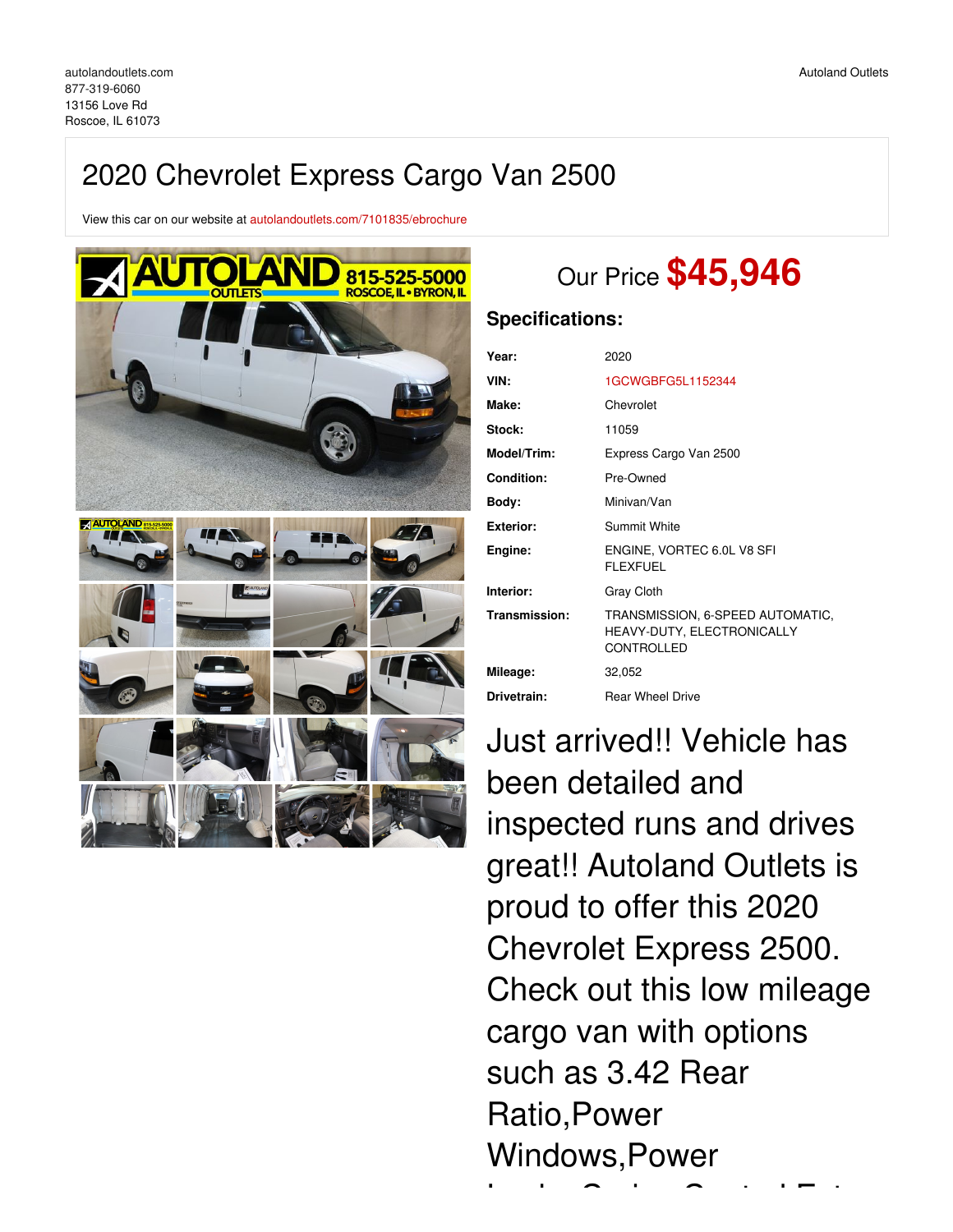# Locks,Cruise Control,Extra Long Wheel Base. Better act fast call Autoland Outlets 1-815-525-5000.

Many of our trucks are Rust Free Southern Units!!! We Buy-Sell-Trade call us for Availibility and Pricing 815-525-5000.Dealer Shall in no way be held liable for any errors or omissions to be found on these webpages. All prices are plus any applicable state taxes and service fees. We will do our best to keep all the information current and accurate,however the dealership should be contacted for final pricing and availability. Autoland Outlets is the midwest Premier Truck Store. Over 250 Trucks in Stock!! Over 150 are Diesels! 3/4 Tons, 1 Tons, Regular, Extended and Crew Cabs. Plus: Dump Trucks, Utility Trucks, and much more! Many New Trucks Arriving Daily!!! Thousands of Satisfied Customers! Over 25 Years in Business. Updated Daily 888- 240-8674 ILLINOIS WARRANTY MAY APPLY CALL DEALERSHIP FOR DETAILS

2020 Chevrolet Express Cargo Van 2500 Autoland Outlets - 877-319-6060 - View this car on our website at[autolandoutlets.com/7101835/ebrochure](https://autolandoutlets.com/vehicle/7101835/2020-chevrolet-express-cargo-van-2500-roscoe-il-61073/7101835/ebrochure)



#### 2020 Chevrolet Express Cargo Van 2500

Autoland Outlets - 877-319-6060 - View this car on our website at[autolandoutlets.com/7101835/ebrochure](https://autolandoutlets.com/vehicle/7101835/2020-chevrolet-express-cargo-van-2500-roscoe-il-61073/7101835/ebrochure)

### **Installed Options**

**Interior**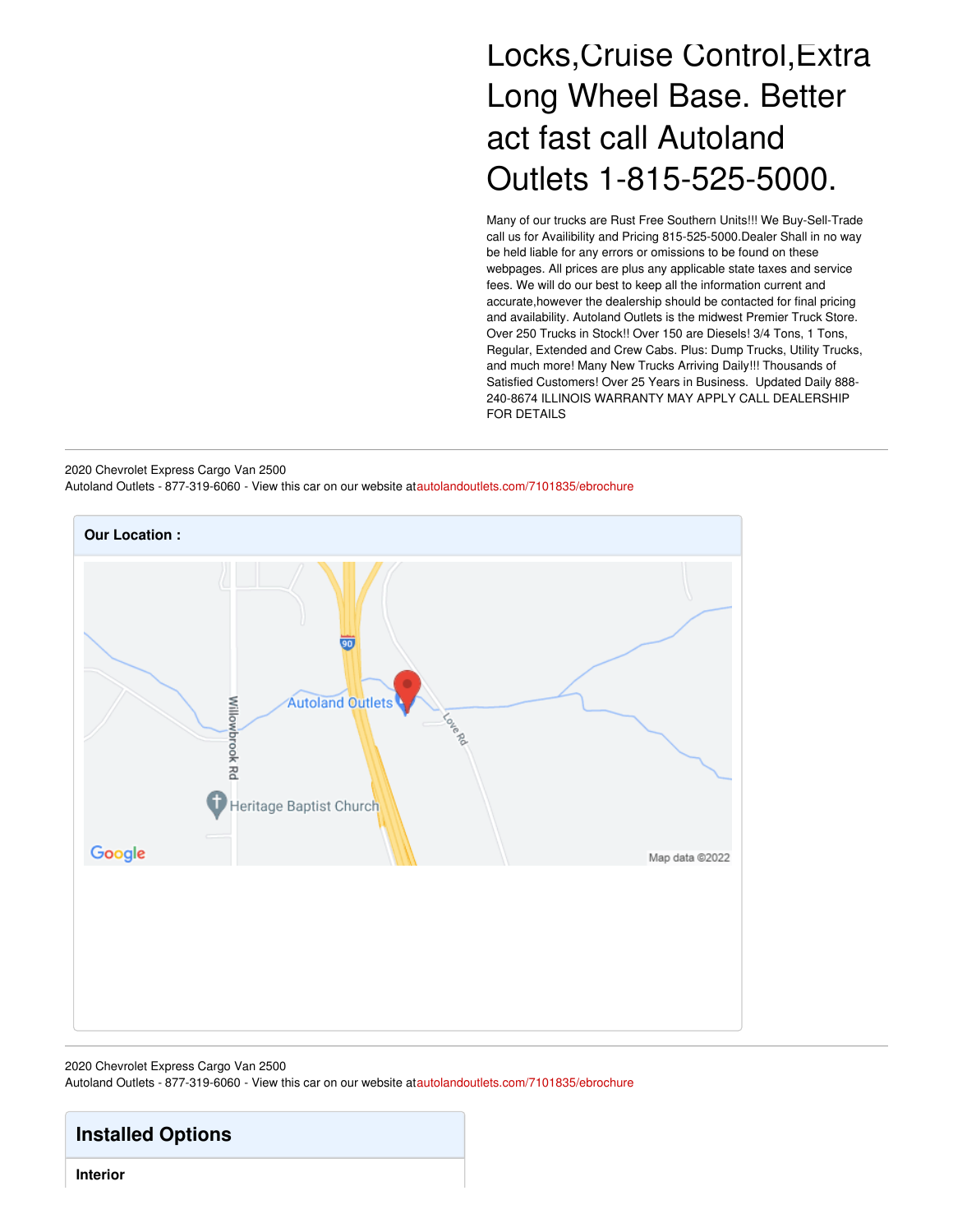- Air conditioning, single-zone manual (Not available with (R6G) air conditioning delete.)
- Assist handles, driver and right-front passenger
- Cargo tie-downs 6 D-ring attachments on cargo area floor (Not available with (Y3H) Paratransit Package or (ZP6) 5-passenger Express Crew Van.)
- Chevrolet Connected Access capable (Included and only available with (UE1) OnStar. Subject to terms. See onstar.com or dealer for details.)
- Console, engine cover with open storage bin
- Cup holders, 3 on the engine console cover Defogger, side windows
- Door locks, power with lock-out protection (Included with (ZQ2) Power Convenience Package. NOTE: Does not include (ATG) Remote Keyless Entry. (ATG) Remote Keyless Entry must be ordered separately.)
- Driver Information Center includes fuel range, average speed, oil life, tire pressure monitoring, fuel used, ice warning, engine hours, average fuel economy, tachometer, and maintenance reminders. Compass and outside temperature available if equipped.
- Floor covering, full-length Black rubberized-vinyl (Not available with (RFM) rear floor covering delete or (PCH) Hotel Shuttle Package.)
- Headliner, cloth, over driver and passenger
- Instrumentation, analog with speedometer, odometer with trip odometer, fuel level, voltmeter, engine temperature and oil pressure
- Lighting, interior with 4 dome lights 1 overhead and 3 LED's on cross members in cargo area, includes defeat switch and door handle-activated switches
- Mirror, inside rearview includes Rear Vision Camera display Oil life monitor
- Power outlet, 120-volt
- Power outlets, 2 auxiliary on engine console cover with covers, 12-volt
- Seating arrangement, driver and front passenger high-back buckets with head restraints and vinyl or cloth trim (Not available with (AJ3) driver-side only frontal airbag.)
- Seats, front bucket with vinyl trim and outboard head restraints, includes inboard armrests. (Requires (\*\*W) interior trim.)
- Steering wheel, steel sleeve column with theft-deterrent locking feature, Black
- Theft-deterrent system, vehicle, PASS-Key III
- Tow/haul mode selector, instrument panel-mounted
- Trim panels, hinged rear side doors and hinged rear doors (Not available with (Y3H) Paratransit Package.)
- Visors, driver and front passenger, vinyl- Warning tones, headlamp on and key-in-ignition
- Windows, power (Included with (ZQ2) Power Convenience Package.)

#### **Exterior**

- Bumpers, front and rear painted Black with step-pad
- Door, swing-out passenger-side, 60/40 split Glass, Solar-Ray light-tinted, all windows
- Headlamps, dual halogen composite- License plate kit, front
- Mirrors, outside manual, Black
- Tire, spare LT245/75R16E all-season, blackwall located at rear underbody of vehicle
- Tires, front LT245/75R16E all-season, blackwall
- Tires, rear LT245/75R16E all-season, blackwall
- Wheels, 4 16" x 6.5" (40.6 cm x 16.5 cm) steel includes Gray center caps and steel spare
- Wipers, front intermittent wet-arm with pulse washers

#### **Safety**

- Air conditioning, single-zone manual (Not available with (R6G) air conditioning delete.)
- Assist handles, driver and right-front passenger
- Cargo tie-downs 6 D-ring attachments on cargo area floor (Not available with (Y3H) Paratransit Package or (ZP6) 5-passenger Express Crew Van.)
- Chevrolet Connected Access capable (Included and only available with (UE1) OnStar. Subject to terms. See onstar.com or dealer for details.)
- Console, engine cover with open storage bin
- Cup holders, 3 on the engine console cover Defogger, side windows
- Door locks, power with lock-out protection (Included with (ZQ2) Power Convenience Package. NOTE: Does not include (ATG) Remote Keyless Entry. (ATG) Remote Keyless Entry must be ordered separately.)
- Driver Information Center includes fuel range, average speed, oil life, tire pressure monitoring, fuel used, ice warning, engine hours, average fuel economy, tachometer, and maintenance reminders. Compass and outside temperature available if equipped.
- Floor covering, full-length Black rubberized-vinyl (Not available with (RFM) rear floor covering delete or (PCH) Hotel Shuttle Package.)
- Headliner, cloth, over driver and passenger
- Instrumentation, analog with speedometer, odometer with trip odometer, fuel level, voltmeter, engine temperature and oil pressure
- Lighting, interior with 4 dome lights 1 overhead and 3 LED's on cross members in cargo area, includes defeat switch and door handle-activated switches
- Mirror, inside rearview includes Rear Vision Camera display Oil life monitor
- Power outlet, 120-volt
- Power outlets, 2 auxiliary on engine console cover with covers, 12-volt
- Seating arrangement, driver and front passenger high-back buckets with head restraints and vinyl or cloth trim (Not available with (AJ3) driver-side only frontal airbag.)
- Seats, front bucket with vinyl trim and outboard head restraints, includes inboard armrests.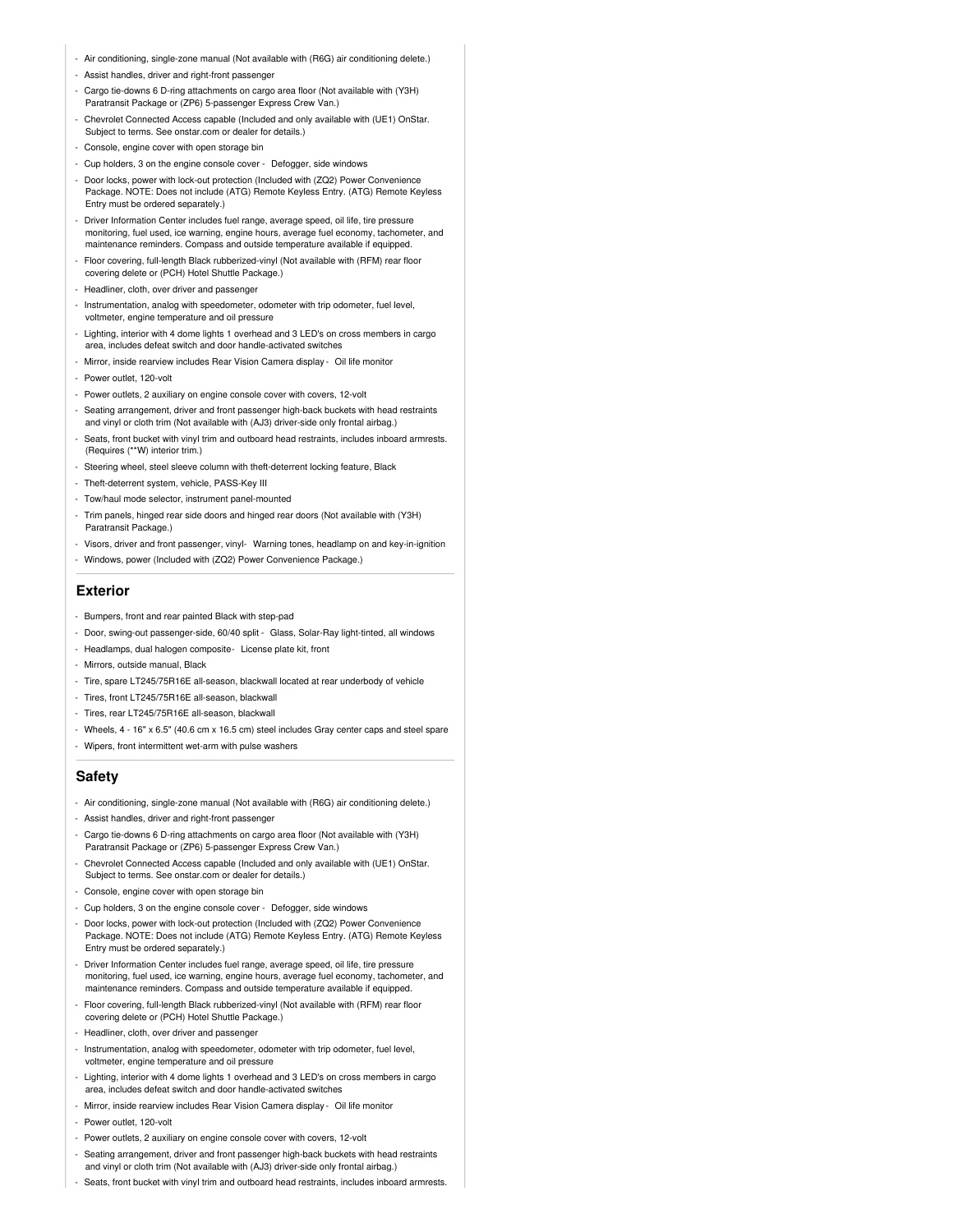#### (Requires (\*\*W) interior trim.)

- Steering wheel, steel sleeve column with theft-deterrent locking feature, Black
- Theft-deterrent system, vehicle, PASS-Key III
- Tow/haul mode selector, instrument panel-mounted
- Trim panels, hinged rear side doors and hinged rear doors (Not available with (Y3H) Paratransit Package.)
- Visors, driver and front passenger, vinyl- Warning tones, headlamp on and key-in-ignition - Windows, power (Included with (ZQ2) Power Convenience Package.)

- Seats, front bucket with vinyl trim and outboard head restraints, includes inboard armrests.

#### **Mechanical**

- Alternator, 105 amps (Not available with (Y3H) Paratransit Package, (C69) rear air conditioning, (9L7) Wiring junction block equipment accessory or (LWN) 2.8L Duramax Turbo-Diesel engine.)
- Battery, 600 cold-cranking amps, maintenance-free with rundown protection and retained accessory power
- Body, standard- Brakes, 4-wheel antilock, 4-wheel disc
- Cooling, external engine oil cooler (Not available with (LWN) 2.8L Duamax Turbo-Diesel engine.)
- Engine, 4.3L V6 with Direct Injection and Variable Valve Timing, includes aluminum block construction (276 hp [206 kW] @ 5200 rpm, 298 lb-ft of torque [404 Nm] @ 3900 rpm) (Reference the Engine/Axle page for availability.)
- Exhaust, aluminized stainless-steel muffler and tailpipe- Frame, full-length box ladder-type
- Fuel tank capacity, mid-frame and approximately 31 gallons (117.3L)
- GVWR, 8600 lbs. (3901 kg) (Reference the Engine/Axle page for availability.)
- Rear axle, 3.42 ratio (Reference the Engine/Axle page for availability.) Rear wheel drive
- Steering, power- Suspension, front independent with coil springs and stabilizer bar
- Suspension, rear hypoid drive axle with multi-leaf springs
- Transmission oil cooler, external (Not available with (LWN) 2.8L Duramax Turbo-Diesel engine.)
- Transmission, 8-speed automatic, electronically controlled with overdrive and tow/haul mode, includes Cruise Grade Braking and Powertrain Grade Braking (Requires (LV1) 4.3L V6 SIDI engine.)

### **Option Packages**

#### **Factory Installed Packages**

-

-

-

-

-

\$995 ENGINE, VORTEC 6.0L V8 SFI FLEXFUEL (341 hp [254.3 kW] @ 5400 rpm, 373 lb-ft of torque [503.6 N-m] @ 4200 rpm)

- TRANSMISSION, 6-SPEED AUTOMATIC, HEAVY-DUTY, ELECTRONICALLY CONTROLLED
- with overdrive and tow/haul mode. Includes Cruise Grade Braking, Powertrain Grade Braking, and Tap-Up/Tap-Down Driver Shift Control
- AIR CONDITIONING, SINGLE-ZONE MANUAL

REAR AXLE, 3.42 RATIO

- BODY, STANDARD

-\$750 OPTION/PACKAGE DISCOUNT

SUMMIT WHITE - PAINT, SOLID

- 2500 VAN PREFERRED EQUIPMENT **GROUP**